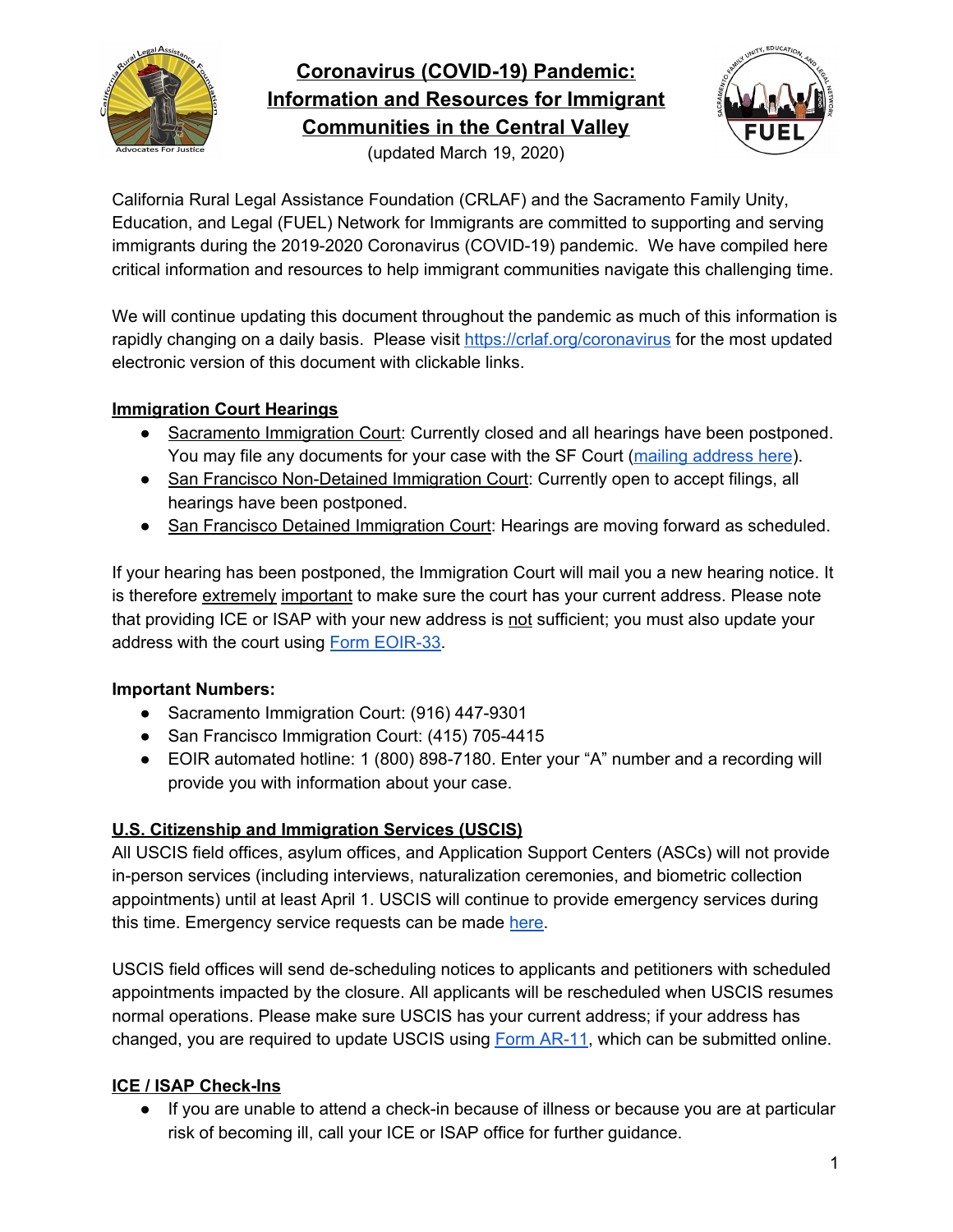## **Immigration Enforcement Activity and Rapid Response Hotlines**

Immigration and Customs Enforcement (ICE) has released a [statement](https://www.ice.gov/news/releases/updated-ice-statement-covid-19) describing its intention to "not carry out enforcement operations at or near health care facilities, such as hospitals, doctors' offices, accredited health clinics, and emergent or urgent care facilities, except in the most extraordinary of circumstances." The statement also says that "Individuals should not avoid seeking medical care because they fear civil immigration enforcement."

#### **Sacramento Rapid Response Network** (Placer, Sacramento, and Yolo Counties)

- **●** Hotline number: **(916) 245-6773**
- Please only call if 1) you are witnessing active ICE enforcement activity or 2) are seeking legal assistance for an individual apprehended within the last 12 hours
- Other resources: <https://www.sacfuelnetwork.org/sacramento-rapid-response-network>

#### **Valley Watch Rapid Response Network** (Fresno, Kern, Merced, San Joaquin, and Stanislaus Counties)

- Hotline number: **(559) 206-0151**
- If you have an ICE check in, see an ICE raid, militarized policing, racial attacks, threats to religious minorities, or anything that threatens families, please call.

## **Testing for COVID-19 and Healthcare Access**

- Everyone, regardless of immigration status, is eligible for testing and treatment of communicable diseases, including coronavirus.
- COVID-19 testing and treatment is not considered a negative factor in the public charge analysis.
- COVID-19 testing is entirely free for anyone, regardless of health care coverage status or immigration status.
- If you are enrolled in a health plan, it is important that you and your family get the care you need! If you are not insured and need medical care, you have other options:
	- $\circ$  See if you qualify for [Medi-Cal](https://www.coveredca.com/medi-cal/) (California's public health insurance program) or a subsidized plan on Covered [California](https://www.coveredca.com/). Medi-Cal re-eligibility determinations have been [waived](https://www.gov.ca.gov/2020/03/18/governor-newsom-issues-executive-order-to-protect-ongoing-safety-net-services-for-most-vulnerable-californians-during-covid-19-outbreak/) through June 17.
	- Look for a public hospital or community health clinic near you with free or low cost health care services (you can search at this [website](https://findahealthcenter.hrsa.gov/) for a center near you).
	- To learn more about your health care coverage options, look [here.](https://www.cdph.ca.gov/Programs/CID/DCDC/CDPH%20Document%20Library/COVID-19/CoverageOptionsFactSheet3-11-20Accessible.pdf)
- For more information on your legal health rights during this time, see *[Coronavirus](https://healthconsumer.org/covid19/) [\(COVID-19\)](https://healthconsumer.org/covid19/) Information Factsheet* by the Health Consumer Alliance, and *You [Have](https://protectingimmigrantfamilies.org/wp-content/uploads/2020/02/You-Have-Rights-Protect-Your-Health-Updated-February-2020-ENGLISH.pdf) Rights: [Protect](https://protectingimmigrantfamilies.org/wp-content/uploads/2020/02/You-Have-Rights-Protect-Your-Health-Updated-February-2020-ENGLISH.pdf) Your Health* by the Protecting Immigrant Families Campaign.

#### **Unemployment Insurance**

- If your employer has reduced your hours or stopped operations due to coronavirus, you may be able to file an [Unemployment](https://www.edd.ca.gov/Unemployment/Filing_a_Claim.htm) Insurance (UI) claim. You may also be eligible for UI payments if your child's school or daycare is closed and you have to miss work to care for them.
- To be eligible for UI, you must 1) have had work authorization during the time you earned the wages used to establish your claim and 2) still have work authorization each week in which you are claiming benefits. California allows DACA recipients with unexpired work permits to apply for UI benefits if they meet all other eligibility criteria.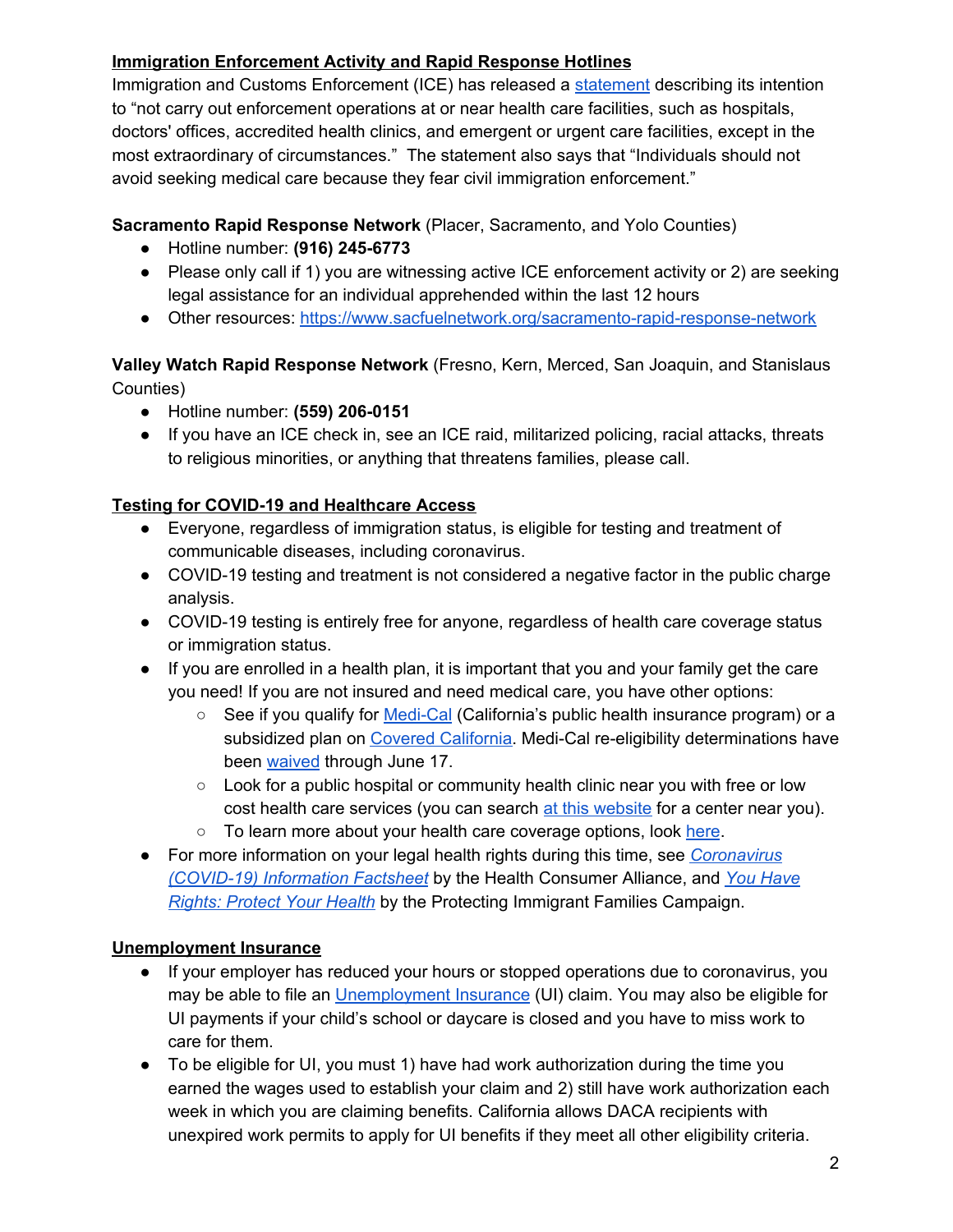• California has waived the usual one-week unpaid waiting period for people missing work due to coronavirus. You can collect UI payments for the first week you are out of work.

#### **Paid Sick Leave**

- If you cannot work due to having or being exposed to COVID-19, as certified by a medical professional, you can use your accrued paid sick [leave](https://www.dir.ca.gov/dlse/paid_sick_leave.htm) to continue being paid for the time you miss work. You may also be eligible for Disability Insurance (see below).
- Your employer should provide you with the number of paid sick days you have accrued.
- Citizenship and immigration status do not affect eligibility for paid sick leave.

#### **Disability Insurance**

- If you cannot work due to having or being exposed to COVID-19, as certified by a medical professional, you may be able to file a Disability [Insurance](https://www.edd.ca.gov/Disability/How_to_File_a_DI_Claim_in_SDI_Online.htm) (DI) claim.
- Citizenship and immigration status do not affect eligibility for DI.
- California has waived the usual one-week unpaid waiting period for people missing work due to coronavirus. You can collect DI payments for the first week you are out of work.

## **Paid Family Leave**

- If you cannot work because you are caring for an ill or quarantined family member with COVID-19, as certified by a medical professional, you may be able to file a Paid [Family](https://www.edd.ca.gov/Disability/How_to_File_a_PFL_Claim_in_SDI_Online.htm) [Leave](https://www.edd.ca.gov/Disability/How_to_File_a_PFL_Claim_in_SDI_Online.htm) (PFL) claim.
- Citizenship and immigration status do not affect eligibility for PFL.
- PFL does not have a waiting period for benefits.
- If eligible, you can receive PFL payments for up to 6 weeks.

#### **Workers' Compensation**

- If you are unable to do your usual job because you contracted COVID-19 during the regular course of your work, you may be able to file a claim for workers' [compensation](https://www.dir.ca.gov/dwc/DWCForm1.pdf) benefits such as temporary disability payments or medical treatment.
- Citizenship and immigration status do not affect eligibility for workers' compensation.

## **Protections for Tenants**

- In California, a landlord may not force a tenant to leave the rental unit without written notices and a court order. A three day notice simply starts a process that may well take over a month to finish. Do not believe a landlord who is threatening immediate action.
- The Sacramento City Council has established in Sacramento an emergency temporary moratorium on the eviction of tenants unable to pay rent due to a loss of income caused by the Coronavirus pandemic. For more details, including the specific wage loss reasons that are covered and the dates of the moratorium, please view the [City's](https://www.cityofsacramento.org/-/media/Corporate/Files/CDD/Code-Compliance/Programs/FINAL-FAQ-TEMPORARY-MORATORIUM-ON-TENANT-EVICTIONS-DUE-TO-COVID-MAR182020.pdf?la=en) FAQ page.
- The Fresno City Council has established in Fresno a one-month moratorium on evictions, with six months to catch up on deferred payments.

#### **School Meals**

Even though most K-12 schools have closed, many school districts will continue providing meals Monday through Friday for any child, regardless of free or reduced eligibility or school of attendance. Meals are typically provided in a drive-through format and children must be present in order for meals to be provided. Citizenship and immigration status do not affect eligibility for school meals.